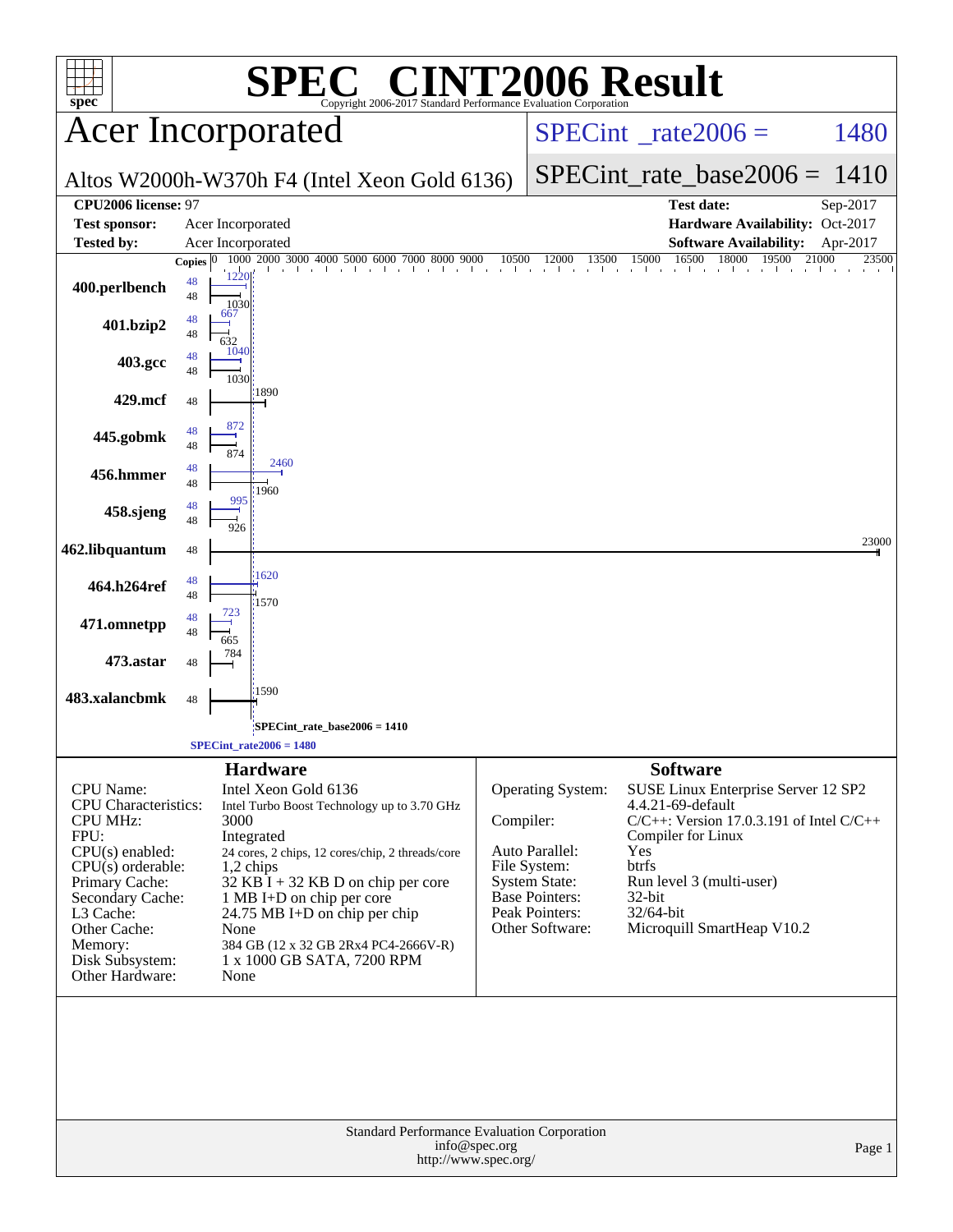

# Acer Incorporated

SPECint rate $2006 = 1480$ 

Altos W2000h-W370h F4 (Intel Xeon Gold 6136)

[SPECint\\_rate\\_base2006 =](http://www.spec.org/auto/cpu2006/Docs/result-fields.html#SPECintratebase2006) 1410

#### **[CPU2006 license:](http://www.spec.org/auto/cpu2006/Docs/result-fields.html#CPU2006license)** 97 **[Test date:](http://www.spec.org/auto/cpu2006/Docs/result-fields.html#Testdate)** Sep-2017

**[Test sponsor:](http://www.spec.org/auto/cpu2006/Docs/result-fields.html#Testsponsor)** Acer Incorporated **[Hardware Availability:](http://www.spec.org/auto/cpu2006/Docs/result-fields.html#HardwareAvailability)** Oct-2017 **[Tested by:](http://www.spec.org/auto/cpu2006/Docs/result-fields.html#Testedby)** Acer Incorporated **[Software Availability:](http://www.spec.org/auto/cpu2006/Docs/result-fields.html#SoftwareAvailability)** Apr-2017

#### **[Results Table](http://www.spec.org/auto/cpu2006/Docs/result-fields.html#ResultsTable)**

|                                                                                                          | <b>Base</b>   |                |              |                |            |                |             | <b>Peak</b>   |                |              |                |              |                |              |
|----------------------------------------------------------------------------------------------------------|---------------|----------------|--------------|----------------|------------|----------------|-------------|---------------|----------------|--------------|----------------|--------------|----------------|--------------|
| <b>Benchmark</b>                                                                                         | <b>Copies</b> | <b>Seconds</b> | <b>Ratio</b> | <b>Seconds</b> | Ratio      | <b>Seconds</b> | Ratio       | <b>Copies</b> | <b>Seconds</b> | <b>Ratio</b> | <b>Seconds</b> | <b>Ratio</b> | <b>Seconds</b> | <b>Ratio</b> |
| 400.perlbench                                                                                            | 48            | 454            | 1030         | 457            | 1030l      | 455            | <b>1030</b> | 48            | 383            | 1220         | 380            | 1240         | 385            | 1220         |
| 401.bzip2                                                                                                | 48            | 733            | 632          | 736            | 630        | 732            | 633         | 48            | 695            | 667          | 700            | 661          | 695            | 667          |
| $403.\text{gcc}$                                                                                         | 48            | 373            | 1040         | 376            | 1030       | 375            | 1030        | 48            | 370            | 1040         | 370            | 1040         | 373            | 1040         |
| $429$ .mcf                                                                                               | 48            | 232            | 1890         | 232            | 1890       | 231            | 1890        | 48            | 232            | 1890         | 232            | 1890         | 231            | 1890         |
| $445$ .gobmk                                                                                             | 48            | 576            | 875          | 576            | 874        | 576            | 874         | 48            | 578            | 872          | 578            | 87           | 577            | 873          |
| 456.hmmer                                                                                                | 48            | 228            | 1960         | 230            | 1950       | 229            | <b>1960</b> | 48            | 182            | 2460         | 183            | 2450         | 182            | 2460         |
| $458$ .sjeng                                                                                             | 48            | 628            | 924          | 627            | 927        | 627            | 926         | 48            | 582            | 997          | 584            | 995          | 584            | 995          |
| 462.libquantum                                                                                           | 48            | 43.2           | 23000        | 43.3           | 23000      | 43.2           | 23000l      | 48            | 43.2           | 23000        | 43.3           | 23000        | 43.2           | 23000        |
| 464.h264ref                                                                                              | 48            | 675            | 1570         | 674            | 1580       | 676            | 1570        | 48            | 652            | 1630         | 657            | 1620         | 656            | 1620         |
| 471.omnetpp                                                                                              | 48            | 451            | 665          | 450            | 666        | 451            | 665         | 48            | 415            | 723          | 414            | 724          | 415            | <u>723</u>   |
| 473.astar                                                                                                | 48            | 430            | 784          | 430            | <b>783</b> | 429            | <b>786</b>  | 48            | 430            | 784          | 430            | 783          | 429            | 786          |
| 483.xalancbmk                                                                                            | 48            | 208            | 1590         | 209            | 1590       | 209            | 1590        | 48            | 208            | 1590         | 209            | 1590         | 209            | 1590         |
| Results appear in the order in which they were run. Bold underlined text indicates a median measurement. |               |                |              |                |            |                |             |               |                |              |                |              |                |              |

#### **[Submit Notes](http://www.spec.org/auto/cpu2006/Docs/result-fields.html#SubmitNotes)**

 The numactl mechanism was used to bind copies to processors. The config file option 'submit' was used to generate numactl commands to bind each copy to a specific processor. For details, please see the config file.

### **[Operating System Notes](http://www.spec.org/auto/cpu2006/Docs/result-fields.html#OperatingSystemNotes)**

Stack size set to unlimited using "ulimit -s unlimited"

#### **[Platform Notes](http://www.spec.org/auto/cpu2006/Docs/result-fields.html#PlatformNotes)**

 BIOS Configuration: CPU Power and Performance Policy set to Performance IMC set to 1-way interleaving Sub\_NUMA Cluster set to enabled Set Fan Profile set to Performance Sysinfo program /usr/cpu2006/config/sysinfo.rev6993 Revision 6993 of 2015-11-06 (b5e8d4b4eb51ed28d7f98696cbe290c1) running on linux-irn9 Mon Sep 11 09:23:16 2017

 This section contains SUT (System Under Test) info as seen by some common utilities. To remove or add to this section, see: <http://www.spec.org/cpu2006/Docs/config.html#sysinfo>

 From /proc/cpuinfo model name : Intel(R) Xeon(R) Gold 6136 CPU @ 3.00GHz 2 "physical id"s (chips) 48 "processors" Continued on next page

> Standard Performance Evaluation Corporation [info@spec.org](mailto:info@spec.org) <http://www.spec.org/>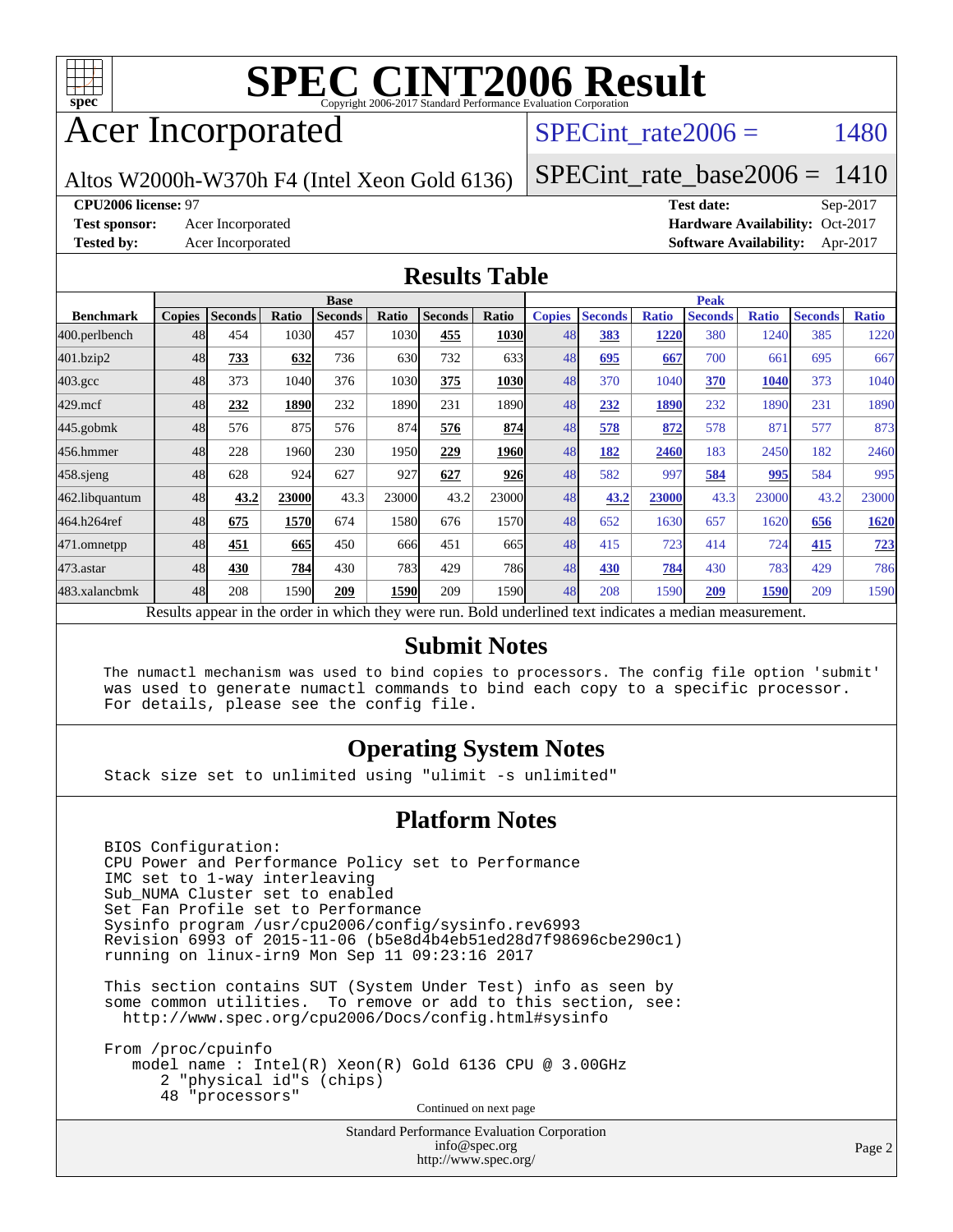

# Acer Incorporated

SPECint rate $2006 = 1480$ 

Altos W2000h-W370h F4 (Intel Xeon Gold 6136)

[SPECint\\_rate\\_base2006 =](http://www.spec.org/auto/cpu2006/Docs/result-fields.html#SPECintratebase2006) 1410

**[Test sponsor:](http://www.spec.org/auto/cpu2006/Docs/result-fields.html#Testsponsor)** Acer Incorporated **Acceleration Availability:** Oct-2017

**[CPU2006 license:](http://www.spec.org/auto/cpu2006/Docs/result-fields.html#CPU2006license)** 97 **[Test date:](http://www.spec.org/auto/cpu2006/Docs/result-fields.html#Testdate)** Sep-2017 **[Tested by:](http://www.spec.org/auto/cpu2006/Docs/result-fields.html#Testedby)** Acer Incorporated **[Software Availability:](http://www.spec.org/auto/cpu2006/Docs/result-fields.html#SoftwareAvailability)** Apr-2017

#### **[Platform Notes \(Continued\)](http://www.spec.org/auto/cpu2006/Docs/result-fields.html#PlatformNotes)**

Standard Performance Evaluation Corporation [info@spec.org](mailto:info@spec.org) <http://www.spec.org/> cores, siblings (Caution: counting these is hw and system dependent. The following excerpts from /proc/cpuinfo might not be reliable. Use with caution.) cpu cores : 12 siblings : 24 physical 0: cores 0 1 2 3 4 9 10 16 18 19 25 26 physical 1: cores 0 1 4 9 10 11 17 18 24 25 26 27 cache size : 25344 KB From /proc/meminfo<br>MemTotal: 394674988 kB HugePages\_Total: 0 Hugepagesize: 2048 kB /usr/bin/lsb\_release -d SUSE Linux Enterprise Server 12 SP2 From /etc/\*release\* /etc/\*version\* SuSE-release: SUSE Linux Enterprise Server 12 (x86\_64) VERSION = 12 PATCHLEVEL = 2 # This file is deprecated and will be removed in a future service pack or release. # Please check /etc/os-release for details about this release. os-release: NAME="SLES" VERSION="12-SP2" VERSION\_ID="12.2" PRETTY\_NAME="SUSE Linux Enterprise Server 12 SP2" ID="sles" ANSI\_COLOR="0;32" CPE\_NAME="cpe:/o:suse:sles:12:sp2" uname -a: Linux linux-irn9 4.4.21-69-default #1 SMP Tue Oct 25 10:58:20 UTC 2016 (9464f67) x86\_64 x86\_64 x86\_64 GNU/Linux run-level 3 Sep 11 09:17 SPEC is set to: /usr/cpu2006 Filesystem Type Size Used Avail Use% Mounted on<br>
/dev/sda3 btrfs 3.7T 202G 3.5T 6% / /dev/sda3 btrfs 3.7T 202G 3.5T 6% / Additional information from dmidecode: Warning: Use caution when you interpret this section. The 'dmidecode' program reads system data which is "intended to allow hardware to be accurately determined", but the intent may not be met, as there are frequent changes to hardware, firmware, and the "DMTF SMBIOS" standard. BIOS Intel Corporation SE5C620.86B.00.01.0004.071220170215 07/12/2017 Memory: Continued on next page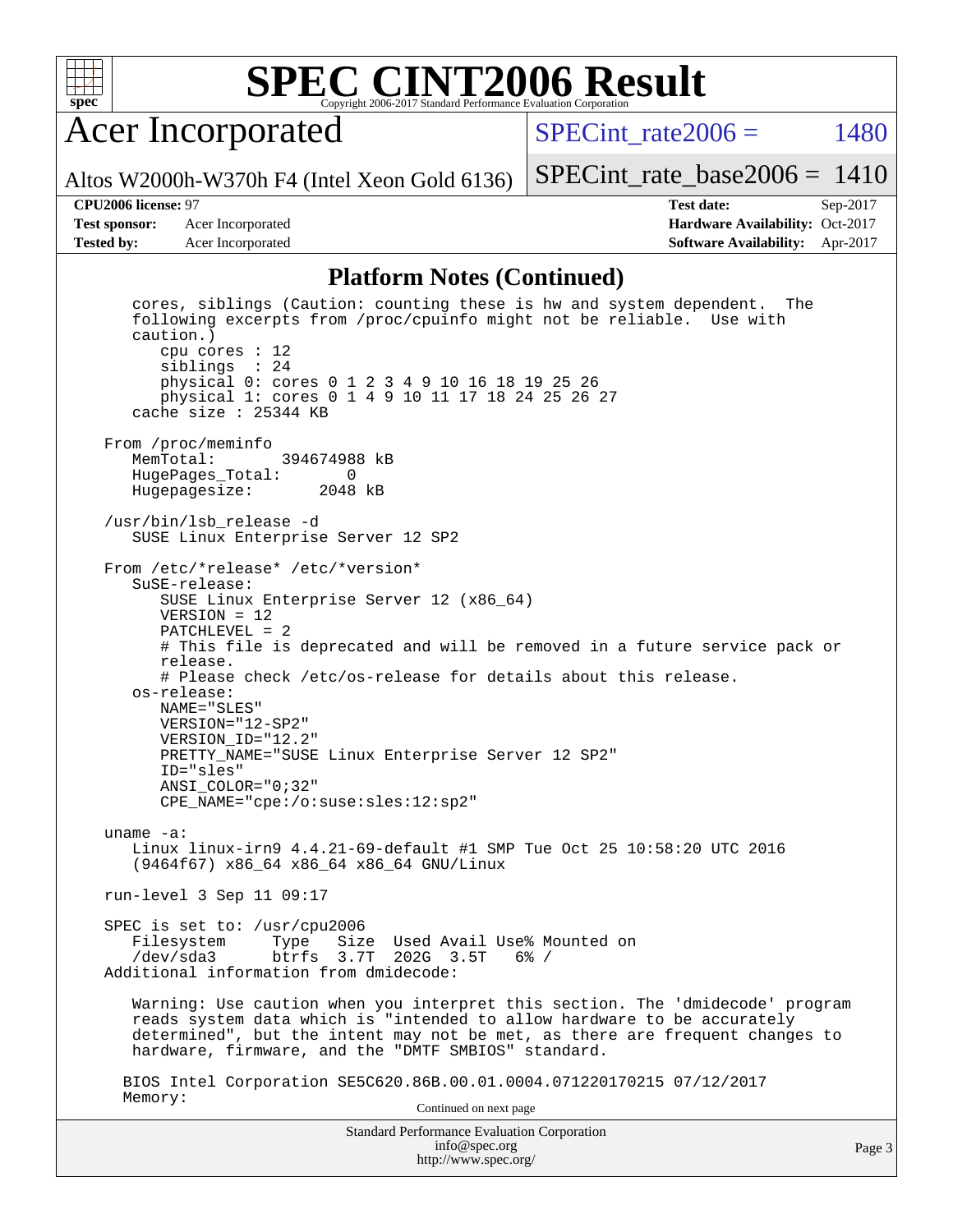

Acer Incorporated

SPECint rate  $2006 = 1480$ 

Altos W2000h-W370h F4 (Intel Xeon Gold 6136)

[SPECint\\_rate\\_base2006 =](http://www.spec.org/auto/cpu2006/Docs/result-fields.html#SPECintratebase2006) 1410

**[Test sponsor:](http://www.spec.org/auto/cpu2006/Docs/result-fields.html#Testsponsor)** Acer Incorporated **Acceleration Availability:** Oct-2017

**[CPU2006 license:](http://www.spec.org/auto/cpu2006/Docs/result-fields.html#CPU2006license)** 97 **[Test date:](http://www.spec.org/auto/cpu2006/Docs/result-fields.html#Testdate)** Sep-2017 **[Tested by:](http://www.spec.org/auto/cpu2006/Docs/result-fields.html#Testedby)** Acer Incorporated **[Software Availability:](http://www.spec.org/auto/cpu2006/Docs/result-fields.html#SoftwareAvailability)** Apr-2017

### **[Platform Notes \(Continued\)](http://www.spec.org/auto/cpu2006/Docs/result-fields.html#PlatformNotes)**

 4x Empty/NO DIMM NO DIMM 12x Micron 36ASF4G72PZ-2G6D1 32 GB 2 rank 2666 MHz

(End of data from sysinfo program)

### **[General Notes](http://www.spec.org/auto/cpu2006/Docs/result-fields.html#GeneralNotes)**

Environment variables set by runspec before the start of the run: LD\_LIBRARY\_PATH = "/usr/cpu2006/lib/ia32:/usr/cpu2006/lib/intel64:/usr/cpu2006/sh10.2"

 Binaries compiled on a system with 1x Intel Core i7-4790 CPU + 32GB RAM memory using Redhat Enterprise Linux 7.2 Transparent Huge Pages enabled by default Filesystem page cache cleared with: shell invocation of 'sync; echo 3 > /proc/sys/vm/drop\_caches' prior to run runspec command invoked through numactl i.e.: numactl --interleave=all runspec <etc>

# **[Base Compiler Invocation](http://www.spec.org/auto/cpu2006/Docs/result-fields.html#BaseCompilerInvocation)**

[C benchmarks](http://www.spec.org/auto/cpu2006/Docs/result-fields.html#Cbenchmarks):

[icc -m32 -L/opt/intel/compilers\\_and\\_libraries\\_2017/linux/lib/ia32](http://www.spec.org/cpu2006/results/res2017q4/cpu2006-20170918-49445.flags.html#user_CCbase_intel_icc_c29f3ff5a7ed067b11e4ec10a03f03ae)

[C++ benchmarks:](http://www.spec.org/auto/cpu2006/Docs/result-fields.html#CXXbenchmarks)

[icpc -m32 -L/opt/intel/compilers\\_and\\_libraries\\_2017/linux/lib/ia32](http://www.spec.org/cpu2006/results/res2017q4/cpu2006-20170918-49445.flags.html#user_CXXbase_intel_icpc_8c35c7808b62dab9ae41a1aa06361b6b)

# **[Base Portability Flags](http://www.spec.org/auto/cpu2006/Docs/result-fields.html#BasePortabilityFlags)**

 400.perlbench: [-D\\_FILE\\_OFFSET\\_BITS=64](http://www.spec.org/cpu2006/results/res2017q4/cpu2006-20170918-49445.flags.html#user_basePORTABILITY400_perlbench_file_offset_bits_64_438cf9856305ebd76870a2c6dc2689ab) [-DSPEC\\_CPU\\_LINUX\\_IA32](http://www.spec.org/cpu2006/results/res2017q4/cpu2006-20170918-49445.flags.html#b400.perlbench_baseCPORTABILITY_DSPEC_CPU_LINUX_IA32) 401.bzip2: [-D\\_FILE\\_OFFSET\\_BITS=64](http://www.spec.org/cpu2006/results/res2017q4/cpu2006-20170918-49445.flags.html#user_basePORTABILITY401_bzip2_file_offset_bits_64_438cf9856305ebd76870a2c6dc2689ab) 403.gcc: [-D\\_FILE\\_OFFSET\\_BITS=64](http://www.spec.org/cpu2006/results/res2017q4/cpu2006-20170918-49445.flags.html#user_basePORTABILITY403_gcc_file_offset_bits_64_438cf9856305ebd76870a2c6dc2689ab) 429.mcf: [-D\\_FILE\\_OFFSET\\_BITS=64](http://www.spec.org/cpu2006/results/res2017q4/cpu2006-20170918-49445.flags.html#user_basePORTABILITY429_mcf_file_offset_bits_64_438cf9856305ebd76870a2c6dc2689ab) 445.gobmk: [-D\\_FILE\\_OFFSET\\_BITS=64](http://www.spec.org/cpu2006/results/res2017q4/cpu2006-20170918-49445.flags.html#user_basePORTABILITY445_gobmk_file_offset_bits_64_438cf9856305ebd76870a2c6dc2689ab) 456.hmmer: [-D\\_FILE\\_OFFSET\\_BITS=64](http://www.spec.org/cpu2006/results/res2017q4/cpu2006-20170918-49445.flags.html#user_basePORTABILITY456_hmmer_file_offset_bits_64_438cf9856305ebd76870a2c6dc2689ab) 458.sjeng: [-D\\_FILE\\_OFFSET\\_BITS=64](http://www.spec.org/cpu2006/results/res2017q4/cpu2006-20170918-49445.flags.html#user_basePORTABILITY458_sjeng_file_offset_bits_64_438cf9856305ebd76870a2c6dc2689ab) 462.libquantum: [-D\\_FILE\\_OFFSET\\_BITS=64](http://www.spec.org/cpu2006/results/res2017q4/cpu2006-20170918-49445.flags.html#user_basePORTABILITY462_libquantum_file_offset_bits_64_438cf9856305ebd76870a2c6dc2689ab) [-DSPEC\\_CPU\\_LINUX](http://www.spec.org/cpu2006/results/res2017q4/cpu2006-20170918-49445.flags.html#b462.libquantum_baseCPORTABILITY_DSPEC_CPU_LINUX) 464.h264ref: [-D\\_FILE\\_OFFSET\\_BITS=64](http://www.spec.org/cpu2006/results/res2017q4/cpu2006-20170918-49445.flags.html#user_basePORTABILITY464_h264ref_file_offset_bits_64_438cf9856305ebd76870a2c6dc2689ab) 471.omnetpp: [-D\\_FILE\\_OFFSET\\_BITS=64](http://www.spec.org/cpu2006/results/res2017q4/cpu2006-20170918-49445.flags.html#user_basePORTABILITY471_omnetpp_file_offset_bits_64_438cf9856305ebd76870a2c6dc2689ab) 473.astar: [-D\\_FILE\\_OFFSET\\_BITS=64](http://www.spec.org/cpu2006/results/res2017q4/cpu2006-20170918-49445.flags.html#user_basePORTABILITY473_astar_file_offset_bits_64_438cf9856305ebd76870a2c6dc2689ab) 483.xalancbmk: [-D\\_FILE\\_OFFSET\\_BITS=64](http://www.spec.org/cpu2006/results/res2017q4/cpu2006-20170918-49445.flags.html#user_basePORTABILITY483_xalancbmk_file_offset_bits_64_438cf9856305ebd76870a2c6dc2689ab) [-DSPEC\\_CPU\\_LINUX](http://www.spec.org/cpu2006/results/res2017q4/cpu2006-20170918-49445.flags.html#b483.xalancbmk_baseCXXPORTABILITY_DSPEC_CPU_LINUX)

### **[Base Optimization Flags](http://www.spec.org/auto/cpu2006/Docs/result-fields.html#BaseOptimizationFlags)**

[C benchmarks](http://www.spec.org/auto/cpu2006/Docs/result-fields.html#Cbenchmarks):

[-xCORE-AVX512](http://www.spec.org/cpu2006/results/res2017q4/cpu2006-20170918-49445.flags.html#user_CCbase_f-xCORE-AVX512) [-ipo](http://www.spec.org/cpu2006/results/res2017q4/cpu2006-20170918-49445.flags.html#user_CCbase_f-ipo) [-O3](http://www.spec.org/cpu2006/results/res2017q4/cpu2006-20170918-49445.flags.html#user_CCbase_f-O3) [-no-prec-div](http://www.spec.org/cpu2006/results/res2017q4/cpu2006-20170918-49445.flags.html#user_CCbase_f-no-prec-div) [-qopt-prefetch](http://www.spec.org/cpu2006/results/res2017q4/cpu2006-20170918-49445.flags.html#user_CCbase_f-qopt-prefetch) [-qopt-mem-layout-trans=3](http://www.spec.org/cpu2006/results/res2017q4/cpu2006-20170918-49445.flags.html#user_CCbase_f-qopt-mem-layout-trans_170f5be61cd2cedc9b54468c59262d5d)

Continued on next page

Standard Performance Evaluation Corporation [info@spec.org](mailto:info@spec.org) <http://www.spec.org/>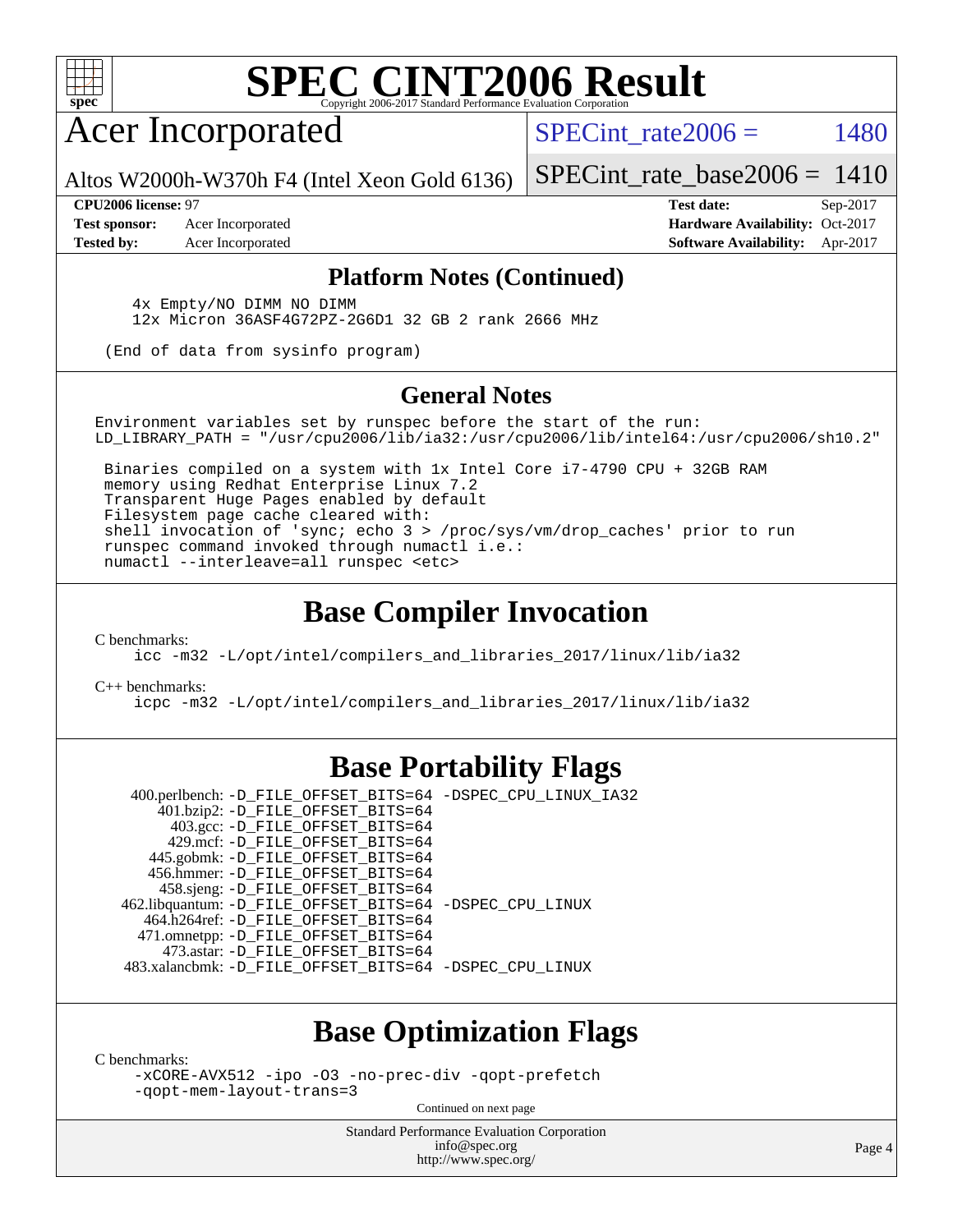

Acer Incorporated

SPECint rate $2006 = 1480$ 

Altos W2000h-W370h F4 (Intel Xeon Gold 6136)

[SPECint\\_rate\\_base2006 =](http://www.spec.org/auto/cpu2006/Docs/result-fields.html#SPECintratebase2006) 1410

**[CPU2006 license:](http://www.spec.org/auto/cpu2006/Docs/result-fields.html#CPU2006license)** 97 **[Test date:](http://www.spec.org/auto/cpu2006/Docs/result-fields.html#Testdate)** Sep-2017 **[Test sponsor:](http://www.spec.org/auto/cpu2006/Docs/result-fields.html#Testsponsor)** Acer Incorporated **Acceleration Availability:** Oct-2017 **[Tested by:](http://www.spec.org/auto/cpu2006/Docs/result-fields.html#Testedby)** Acer Incorporated **[Software Availability:](http://www.spec.org/auto/cpu2006/Docs/result-fields.html#SoftwareAvailability)** Apr-2017

# **[Base Optimization Flags \(Continued\)](http://www.spec.org/auto/cpu2006/Docs/result-fields.html#BaseOptimizationFlags)**

[C++ benchmarks:](http://www.spec.org/auto/cpu2006/Docs/result-fields.html#CXXbenchmarks)

[-xCORE-AVX512](http://www.spec.org/cpu2006/results/res2017q4/cpu2006-20170918-49445.flags.html#user_CXXbase_f-xCORE-AVX512) [-ipo](http://www.spec.org/cpu2006/results/res2017q4/cpu2006-20170918-49445.flags.html#user_CXXbase_f-ipo) [-O3](http://www.spec.org/cpu2006/results/res2017q4/cpu2006-20170918-49445.flags.html#user_CXXbase_f-O3) [-no-prec-div](http://www.spec.org/cpu2006/results/res2017q4/cpu2006-20170918-49445.flags.html#user_CXXbase_f-no-prec-div) [-qopt-prefetch](http://www.spec.org/cpu2006/results/res2017q4/cpu2006-20170918-49445.flags.html#user_CXXbase_f-qopt-prefetch) [-qopt-mem-layout-trans=3](http://www.spec.org/cpu2006/results/res2017q4/cpu2006-20170918-49445.flags.html#user_CXXbase_f-qopt-mem-layout-trans_170f5be61cd2cedc9b54468c59262d5d) [-Wl,-z,muldefs](http://www.spec.org/cpu2006/results/res2017q4/cpu2006-20170918-49445.flags.html#user_CXXbase_link_force_multiple1_74079c344b956b9658436fd1b6dd3a8a) [-L/sh10.2 -lsmartheap](http://www.spec.org/cpu2006/results/res2017q4/cpu2006-20170918-49445.flags.html#user_CXXbase_SmartHeap_b831f2d313e2fffa6dfe3f00ffc1f1c0)

# **[Base Other Flags](http://www.spec.org/auto/cpu2006/Docs/result-fields.html#BaseOtherFlags)**

[C benchmarks](http://www.spec.org/auto/cpu2006/Docs/result-fields.html#Cbenchmarks):

403.gcc: [-Dalloca=\\_alloca](http://www.spec.org/cpu2006/results/res2017q4/cpu2006-20170918-49445.flags.html#b403.gcc_baseEXTRA_CFLAGS_Dalloca_be3056838c12de2578596ca5467af7f3)

# **[Peak Compiler Invocation](http://www.spec.org/auto/cpu2006/Docs/result-fields.html#PeakCompilerInvocation)**

[C benchmarks \(except as noted below\)](http://www.spec.org/auto/cpu2006/Docs/result-fields.html#Cbenchmarksexceptasnotedbelow):

[icc -m32 -L/opt/intel/compilers\\_and\\_libraries\\_2017/linux/lib/ia32](http://www.spec.org/cpu2006/results/res2017q4/cpu2006-20170918-49445.flags.html#user_CCpeak_intel_icc_c29f3ff5a7ed067b11e4ec10a03f03ae)

400.perlbench: [icc -m64](http://www.spec.org/cpu2006/results/res2017q4/cpu2006-20170918-49445.flags.html#user_peakCCLD400_perlbench_intel_icc_64bit_bda6cc9af1fdbb0edc3795bac97ada53)

401.bzip2: [icc -m64](http://www.spec.org/cpu2006/results/res2017q4/cpu2006-20170918-49445.flags.html#user_peakCCLD401_bzip2_intel_icc_64bit_bda6cc9af1fdbb0edc3795bac97ada53)

456.hmmer: [icc -m64](http://www.spec.org/cpu2006/results/res2017q4/cpu2006-20170918-49445.flags.html#user_peakCCLD456_hmmer_intel_icc_64bit_bda6cc9af1fdbb0edc3795bac97ada53)

458.sjeng: [icc -m64](http://www.spec.org/cpu2006/results/res2017q4/cpu2006-20170918-49445.flags.html#user_peakCCLD458_sjeng_intel_icc_64bit_bda6cc9af1fdbb0edc3795bac97ada53)

#### [C++ benchmarks:](http://www.spec.org/auto/cpu2006/Docs/result-fields.html#CXXbenchmarks)

[icpc -m32 -L/opt/intel/compilers\\_and\\_libraries\\_2017/linux/lib/ia32](http://www.spec.org/cpu2006/results/res2017q4/cpu2006-20170918-49445.flags.html#user_CXXpeak_intel_icpc_8c35c7808b62dab9ae41a1aa06361b6b)

### **[Peak Portability Flags](http://www.spec.org/auto/cpu2006/Docs/result-fields.html#PeakPortabilityFlags)**

 400.perlbench: [-DSPEC\\_CPU\\_LP64](http://www.spec.org/cpu2006/results/res2017q4/cpu2006-20170918-49445.flags.html#b400.perlbench_peakCPORTABILITY_DSPEC_CPU_LP64) [-DSPEC\\_CPU\\_LINUX\\_X64](http://www.spec.org/cpu2006/results/res2017q4/cpu2006-20170918-49445.flags.html#b400.perlbench_peakCPORTABILITY_DSPEC_CPU_LINUX_X64) 401.bzip2: [-DSPEC\\_CPU\\_LP64](http://www.spec.org/cpu2006/results/res2017q4/cpu2006-20170918-49445.flags.html#suite_peakCPORTABILITY401_bzip2_DSPEC_CPU_LP64) 403.gcc: [-D\\_FILE\\_OFFSET\\_BITS=64](http://www.spec.org/cpu2006/results/res2017q4/cpu2006-20170918-49445.flags.html#user_peakPORTABILITY403_gcc_file_offset_bits_64_438cf9856305ebd76870a2c6dc2689ab) 429.mcf: [-D\\_FILE\\_OFFSET\\_BITS=64](http://www.spec.org/cpu2006/results/res2017q4/cpu2006-20170918-49445.flags.html#user_peakPORTABILITY429_mcf_file_offset_bits_64_438cf9856305ebd76870a2c6dc2689ab) 445.gobmk: [-D\\_FILE\\_OFFSET\\_BITS=64](http://www.spec.org/cpu2006/results/res2017q4/cpu2006-20170918-49445.flags.html#user_peakPORTABILITY445_gobmk_file_offset_bits_64_438cf9856305ebd76870a2c6dc2689ab) 456.hmmer: [-DSPEC\\_CPU\\_LP64](http://www.spec.org/cpu2006/results/res2017q4/cpu2006-20170918-49445.flags.html#suite_peakCPORTABILITY456_hmmer_DSPEC_CPU_LP64) 458.sjeng: [-DSPEC\\_CPU\\_LP64](http://www.spec.org/cpu2006/results/res2017q4/cpu2006-20170918-49445.flags.html#suite_peakCPORTABILITY458_sjeng_DSPEC_CPU_LP64) 462.libquantum: [-D\\_FILE\\_OFFSET\\_BITS=64](http://www.spec.org/cpu2006/results/res2017q4/cpu2006-20170918-49445.flags.html#user_peakPORTABILITY462_libquantum_file_offset_bits_64_438cf9856305ebd76870a2c6dc2689ab) [-DSPEC\\_CPU\\_LINUX](http://www.spec.org/cpu2006/results/res2017q4/cpu2006-20170918-49445.flags.html#b462.libquantum_peakCPORTABILITY_DSPEC_CPU_LINUX) 464.h264ref: [-D\\_FILE\\_OFFSET\\_BITS=64](http://www.spec.org/cpu2006/results/res2017q4/cpu2006-20170918-49445.flags.html#user_peakPORTABILITY464_h264ref_file_offset_bits_64_438cf9856305ebd76870a2c6dc2689ab) 471.omnetpp: [-D\\_FILE\\_OFFSET\\_BITS=64](http://www.spec.org/cpu2006/results/res2017q4/cpu2006-20170918-49445.flags.html#user_peakPORTABILITY471_omnetpp_file_offset_bits_64_438cf9856305ebd76870a2c6dc2689ab) 473.astar: [-D\\_FILE\\_OFFSET\\_BITS=64](http://www.spec.org/cpu2006/results/res2017q4/cpu2006-20170918-49445.flags.html#user_peakPORTABILITY473_astar_file_offset_bits_64_438cf9856305ebd76870a2c6dc2689ab) 483.xalancbmk: [-D\\_FILE\\_OFFSET\\_BITS=64](http://www.spec.org/cpu2006/results/res2017q4/cpu2006-20170918-49445.flags.html#user_peakPORTABILITY483_xalancbmk_file_offset_bits_64_438cf9856305ebd76870a2c6dc2689ab) [-DSPEC\\_CPU\\_LINUX](http://www.spec.org/cpu2006/results/res2017q4/cpu2006-20170918-49445.flags.html#b483.xalancbmk_peakCXXPORTABILITY_DSPEC_CPU_LINUX)

> Standard Performance Evaluation Corporation [info@spec.org](mailto:info@spec.org) <http://www.spec.org/>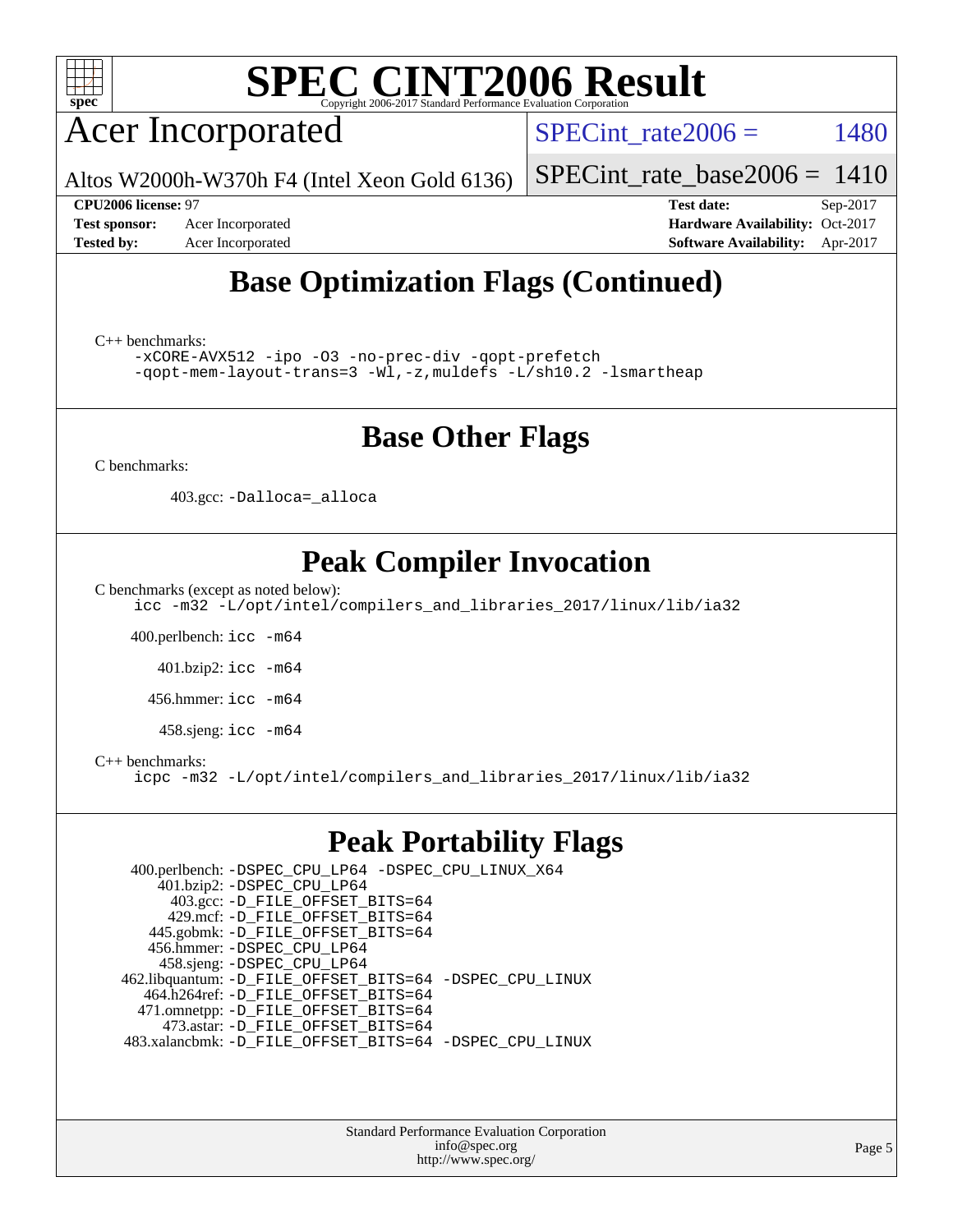

Acer Incorporated

SPECint rate $2006 = 1480$ 

Altos W2000h-W370h F4 (Intel Xeon Gold 6136)

[SPECint\\_rate\\_base2006 =](http://www.spec.org/auto/cpu2006/Docs/result-fields.html#SPECintratebase2006) 1410

#### **[CPU2006 license:](http://www.spec.org/auto/cpu2006/Docs/result-fields.html#CPU2006license)** 97 **[Test date:](http://www.spec.org/auto/cpu2006/Docs/result-fields.html#Testdate)** Sep-2017

**[Test sponsor:](http://www.spec.org/auto/cpu2006/Docs/result-fields.html#Testsponsor)** Acer Incorporated **Acceleration Availability:** Oct-2017 **[Tested by:](http://www.spec.org/auto/cpu2006/Docs/result-fields.html#Testedby)** Acer Incorporated **[Software Availability:](http://www.spec.org/auto/cpu2006/Docs/result-fields.html#SoftwareAvailability)** Apr-2017

# **[Peak Optimization Flags](http://www.spec.org/auto/cpu2006/Docs/result-fields.html#PeakOptimizationFlags)**

#### [C benchmarks](http://www.spec.org/auto/cpu2006/Docs/result-fields.html#Cbenchmarks):

 400.perlbench: [-prof-gen](http://www.spec.org/cpu2006/results/res2017q4/cpu2006-20170918-49445.flags.html#user_peakPASS1_CFLAGSPASS1_LDCFLAGS400_perlbench_prof_gen_e43856698f6ca7b7e442dfd80e94a8fc)(pass 1) [-prof-use](http://www.spec.org/cpu2006/results/res2017q4/cpu2006-20170918-49445.flags.html#user_peakPASS2_CFLAGSPASS2_LDCFLAGS400_perlbench_prof_use_bccf7792157ff70d64e32fe3e1250b55)(pass 2) [-xCORE-AVX512](http://www.spec.org/cpu2006/results/res2017q4/cpu2006-20170918-49445.flags.html#user_peakPASS2_CFLAGSPASS2_LDCFLAGS400_perlbench_f-xCORE-AVX512)(pass 2)  $-par-num-threads=1(pass 1) -ipo(pass 2) -O3(pass 2)$  $-par-num-threads=1(pass 1) -ipo(pass 2) -O3(pass 2)$  $-par-num-threads=1(pass 1) -ipo(pass 2) -O3(pass 2)$  $-par-num-threads=1(pass 1) -ipo(pass 2) -O3(pass 2)$  $-par-num-threads=1(pass 1) -ipo(pass 2) -O3(pass 2)$  $-par-num-threads=1(pass 1) -ipo(pass 2) -O3(pass 2)$ [-no-prec-div](http://www.spec.org/cpu2006/results/res2017q4/cpu2006-20170918-49445.flags.html#user_peakPASS2_CFLAGSPASS2_LDCFLAGS400_perlbench_f-no-prec-div)(pass 2) [-auto-ilp32](http://www.spec.org/cpu2006/results/res2017q4/cpu2006-20170918-49445.flags.html#user_peakCOPTIMIZE400_perlbench_f-auto-ilp32) [-qopt-mem-layout-trans=3](http://www.spec.org/cpu2006/results/res2017q4/cpu2006-20170918-49445.flags.html#user_peakCOPTIMIZE400_perlbench_f-qopt-mem-layout-trans_170f5be61cd2cedc9b54468c59262d5d) 401.bzip2: [-prof-gen](http://www.spec.org/cpu2006/results/res2017q4/cpu2006-20170918-49445.flags.html#user_peakPASS1_CFLAGSPASS1_LDCFLAGS401_bzip2_prof_gen_e43856698f6ca7b7e442dfd80e94a8fc)(pass 1) [-prof-use](http://www.spec.org/cpu2006/results/res2017q4/cpu2006-20170918-49445.flags.html#user_peakPASS2_CFLAGSPASS2_LDCFLAGS401_bzip2_prof_use_bccf7792157ff70d64e32fe3e1250b55)(pass 2) [-xCORE-AVX512](http://www.spec.org/cpu2006/results/res2017q4/cpu2006-20170918-49445.flags.html#user_peakPASS2_CFLAGSPASS2_LDCFLAGS401_bzip2_f-xCORE-AVX512)(pass 2) [-par-num-threads=1](http://www.spec.org/cpu2006/results/res2017q4/cpu2006-20170918-49445.flags.html#user_peakPASS1_CFLAGSPASS1_LDCFLAGS401_bzip2_par_num_threads_786a6ff141b4e9e90432e998842df6c2)(pass 1) [-ipo](http://www.spec.org/cpu2006/results/res2017q4/cpu2006-20170918-49445.flags.html#user_peakPASS2_CFLAGSPASS2_LDCFLAGS401_bzip2_f-ipo)(pass 2) [-O3](http://www.spec.org/cpu2006/results/res2017q4/cpu2006-20170918-49445.flags.html#user_peakPASS2_CFLAGSPASS2_LDCFLAGS401_bzip2_f-O3)(pass 2) [-no-prec-div](http://www.spec.org/cpu2006/results/res2017q4/cpu2006-20170918-49445.flags.html#user_peakPASS2_CFLAGSPASS2_LDCFLAGS401_bzip2_f-no-prec-div)(pass 2) [-qopt-prefetch](http://www.spec.org/cpu2006/results/res2017q4/cpu2006-20170918-49445.flags.html#user_peakCOPTIMIZE401_bzip2_f-qopt-prefetch) [-auto-ilp32](http://www.spec.org/cpu2006/results/res2017q4/cpu2006-20170918-49445.flags.html#user_peakCOPTIMIZE401_bzip2_f-auto-ilp32) [-qopt-mem-layout-trans=3](http://www.spec.org/cpu2006/results/res2017q4/cpu2006-20170918-49445.flags.html#user_peakCOPTIMIZE401_bzip2_f-qopt-mem-layout-trans_170f5be61cd2cedc9b54468c59262d5d) 403.gcc: [-xCORE-AVX512](http://www.spec.org/cpu2006/results/res2017q4/cpu2006-20170918-49445.flags.html#user_peakOPTIMIZE403_gcc_f-xCORE-AVX512) [-ipo](http://www.spec.org/cpu2006/results/res2017q4/cpu2006-20170918-49445.flags.html#user_peakOPTIMIZE403_gcc_f-ipo) [-O3](http://www.spec.org/cpu2006/results/res2017q4/cpu2006-20170918-49445.flags.html#user_peakOPTIMIZE403_gcc_f-O3) [-no-prec-div](http://www.spec.org/cpu2006/results/res2017q4/cpu2006-20170918-49445.flags.html#user_peakOPTIMIZE403_gcc_f-no-prec-div) [-qopt-mem-layout-trans=3](http://www.spec.org/cpu2006/results/res2017q4/cpu2006-20170918-49445.flags.html#user_peakCOPTIMIZE403_gcc_f-qopt-mem-layout-trans_170f5be61cd2cedc9b54468c59262d5d)  $429$ .mcf: basepeak = yes 445.gobmk: [-prof-gen](http://www.spec.org/cpu2006/results/res2017q4/cpu2006-20170918-49445.flags.html#user_peakPASS1_CFLAGSPASS1_LDCFLAGS445_gobmk_prof_gen_e43856698f6ca7b7e442dfd80e94a8fc)(pass 1) [-prof-use](http://www.spec.org/cpu2006/results/res2017q4/cpu2006-20170918-49445.flags.html#user_peakPASS2_CFLAGSPASS2_LDCFLAGSPASS2_LDFLAGS445_gobmk_prof_use_bccf7792157ff70d64e32fe3e1250b55)(pass 2) [-xCORE-AVX512](http://www.spec.org/cpu2006/results/res2017q4/cpu2006-20170918-49445.flags.html#user_peakPASS2_CFLAGSPASS2_LDCFLAGSPASS2_LDFLAGS445_gobmk_f-xCORE-AVX512)(pass 2) [-par-num-threads=1](http://www.spec.org/cpu2006/results/res2017q4/cpu2006-20170918-49445.flags.html#user_peakPASS1_CFLAGSPASS1_LDCFLAGS445_gobmk_par_num_threads_786a6ff141b4e9e90432e998842df6c2)(pass 1) [-ipo](http://www.spec.org/cpu2006/results/res2017q4/cpu2006-20170918-49445.flags.html#user_peakPASS2_LDCFLAGS445_gobmk_f-ipo)(pass 2) [-O3](http://www.spec.org/cpu2006/results/res2017q4/cpu2006-20170918-49445.flags.html#user_peakPASS2_LDCFLAGS445_gobmk_f-O3)(pass 2) [-no-prec-div](http://www.spec.org/cpu2006/results/res2017q4/cpu2006-20170918-49445.flags.html#user_peakPASS2_LDCFLAGS445_gobmk_f-no-prec-div)(pass 2) [-qopt-mem-layout-trans=3](http://www.spec.org/cpu2006/results/res2017q4/cpu2006-20170918-49445.flags.html#user_peakCOPTIMIZE445_gobmk_f-qopt-mem-layout-trans_170f5be61cd2cedc9b54468c59262d5d) 456.hmmer: [-xCORE-AVX512](http://www.spec.org/cpu2006/results/res2017q4/cpu2006-20170918-49445.flags.html#user_peakOPTIMIZE456_hmmer_f-xCORE-AVX512) [-ipo](http://www.spec.org/cpu2006/results/res2017q4/cpu2006-20170918-49445.flags.html#user_peakOPTIMIZE456_hmmer_f-ipo) [-O3](http://www.spec.org/cpu2006/results/res2017q4/cpu2006-20170918-49445.flags.html#user_peakOPTIMIZE456_hmmer_f-O3) [-no-prec-div](http://www.spec.org/cpu2006/results/res2017q4/cpu2006-20170918-49445.flags.html#user_peakOPTIMIZE456_hmmer_f-no-prec-div) [-unroll2](http://www.spec.org/cpu2006/results/res2017q4/cpu2006-20170918-49445.flags.html#user_peakCOPTIMIZE456_hmmer_f-unroll_784dae83bebfb236979b41d2422d7ec2) [-auto-ilp32](http://www.spec.org/cpu2006/results/res2017q4/cpu2006-20170918-49445.flags.html#user_peakCOPTIMIZE456_hmmer_f-auto-ilp32) [-qopt-mem-layout-trans=3](http://www.spec.org/cpu2006/results/res2017q4/cpu2006-20170918-49445.flags.html#user_peakCOPTIMIZE456_hmmer_f-qopt-mem-layout-trans_170f5be61cd2cedc9b54468c59262d5d) 458.sjeng: [-prof-gen](http://www.spec.org/cpu2006/results/res2017q4/cpu2006-20170918-49445.flags.html#user_peakPASS1_CFLAGSPASS1_LDCFLAGS458_sjeng_prof_gen_e43856698f6ca7b7e442dfd80e94a8fc)(pass 1) [-prof-use](http://www.spec.org/cpu2006/results/res2017q4/cpu2006-20170918-49445.flags.html#user_peakPASS2_CFLAGSPASS2_LDCFLAGS458_sjeng_prof_use_bccf7792157ff70d64e32fe3e1250b55)(pass 2) [-xCORE-AVX512](http://www.spec.org/cpu2006/results/res2017q4/cpu2006-20170918-49445.flags.html#user_peakPASS2_CFLAGSPASS2_LDCFLAGS458_sjeng_f-xCORE-AVX512)(pass 2) [-par-num-threads=1](http://www.spec.org/cpu2006/results/res2017q4/cpu2006-20170918-49445.flags.html#user_peakPASS1_CFLAGSPASS1_LDCFLAGS458_sjeng_par_num_threads_786a6ff141b4e9e90432e998842df6c2)(pass 1) [-ipo](http://www.spec.org/cpu2006/results/res2017q4/cpu2006-20170918-49445.flags.html#user_peakPASS2_CFLAGSPASS2_LDCFLAGS458_sjeng_f-ipo)(pass 2) [-O3](http://www.spec.org/cpu2006/results/res2017q4/cpu2006-20170918-49445.flags.html#user_peakPASS2_CFLAGSPASS2_LDCFLAGS458_sjeng_f-O3)(pass 2) [-no-prec-div](http://www.spec.org/cpu2006/results/res2017q4/cpu2006-20170918-49445.flags.html#user_peakPASS2_CFLAGSPASS2_LDCFLAGS458_sjeng_f-no-prec-div)(pass 2) [-unroll4](http://www.spec.org/cpu2006/results/res2017q4/cpu2006-20170918-49445.flags.html#user_peakCOPTIMIZE458_sjeng_f-unroll_4e5e4ed65b7fd20bdcd365bec371b81f) [-auto-ilp32](http://www.spec.org/cpu2006/results/res2017q4/cpu2006-20170918-49445.flags.html#user_peakCOPTIMIZE458_sjeng_f-auto-ilp32) [-qopt-mem-layout-trans=3](http://www.spec.org/cpu2006/results/res2017q4/cpu2006-20170918-49445.flags.html#user_peakCOPTIMIZE458_sjeng_f-qopt-mem-layout-trans_170f5be61cd2cedc9b54468c59262d5d)  $462$ .libquantum: basepeak = yes 464.h264ref: [-prof-gen](http://www.spec.org/cpu2006/results/res2017q4/cpu2006-20170918-49445.flags.html#user_peakPASS1_CFLAGSPASS1_LDCFLAGS464_h264ref_prof_gen_e43856698f6ca7b7e442dfd80e94a8fc)(pass 1) [-prof-use](http://www.spec.org/cpu2006/results/res2017q4/cpu2006-20170918-49445.flags.html#user_peakPASS2_CFLAGSPASS2_LDCFLAGS464_h264ref_prof_use_bccf7792157ff70d64e32fe3e1250b55)(pass 2) [-xCORE-AVX512](http://www.spec.org/cpu2006/results/res2017q4/cpu2006-20170918-49445.flags.html#user_peakPASS2_CFLAGSPASS2_LDCFLAGS464_h264ref_f-xCORE-AVX512)(pass 2) [-par-num-threads=1](http://www.spec.org/cpu2006/results/res2017q4/cpu2006-20170918-49445.flags.html#user_peakPASS1_CFLAGSPASS1_LDCFLAGS464_h264ref_par_num_threads_786a6ff141b4e9e90432e998842df6c2)(pass 1) [-ipo](http://www.spec.org/cpu2006/results/res2017q4/cpu2006-20170918-49445.flags.html#user_peakPASS2_CFLAGSPASS2_LDCFLAGS464_h264ref_f-ipo)(pass 2) [-O3](http://www.spec.org/cpu2006/results/res2017q4/cpu2006-20170918-49445.flags.html#user_peakPASS2_CFLAGSPASS2_LDCFLAGS464_h264ref_f-O3)(pass 2) [-no-prec-div](http://www.spec.org/cpu2006/results/res2017q4/cpu2006-20170918-49445.flags.html#user_peakPASS2_CFLAGSPASS2_LDCFLAGS464_h264ref_f-no-prec-div)(pass 2) [-unroll2](http://www.spec.org/cpu2006/results/res2017q4/cpu2006-20170918-49445.flags.html#user_peakCOPTIMIZE464_h264ref_f-unroll_784dae83bebfb236979b41d2422d7ec2) [-qopt-mem-layout-trans=3](http://www.spec.org/cpu2006/results/res2017q4/cpu2006-20170918-49445.flags.html#user_peakCOPTIMIZE464_h264ref_f-qopt-mem-layout-trans_170f5be61cd2cedc9b54468c59262d5d) [C++ benchmarks:](http://www.spec.org/auto/cpu2006/Docs/result-fields.html#CXXbenchmarks) 471.omnetpp: [-prof-gen](http://www.spec.org/cpu2006/results/res2017q4/cpu2006-20170918-49445.flags.html#user_peakPASS1_CXXFLAGSPASS1_LDCXXFLAGS471_omnetpp_prof_gen_e43856698f6ca7b7e442dfd80e94a8fc)(pass 1) [-prof-use](http://www.spec.org/cpu2006/results/res2017q4/cpu2006-20170918-49445.flags.html#user_peakPASS2_CXXFLAGSPASS2_LDCXXFLAGS471_omnetpp_prof_use_bccf7792157ff70d64e32fe3e1250b55)(pass 2) [-xCORE-AVX512](http://www.spec.org/cpu2006/results/res2017q4/cpu2006-20170918-49445.flags.html#user_peakPASS2_CXXFLAGSPASS2_LDCXXFLAGS471_omnetpp_f-xCORE-AVX512)(pass 2) [-par-num-threads=1](http://www.spec.org/cpu2006/results/res2017q4/cpu2006-20170918-49445.flags.html#user_peakPASS1_CXXFLAGSPASS1_LDCXXFLAGS471_omnetpp_par_num_threads_786a6ff141b4e9e90432e998842df6c2)(pass 1) [-ipo](http://www.spec.org/cpu2006/results/res2017q4/cpu2006-20170918-49445.flags.html#user_peakPASS2_CXXFLAGSPASS2_LDCXXFLAGS471_omnetpp_f-ipo)(pass 2) [-O3](http://www.spec.org/cpu2006/results/res2017q4/cpu2006-20170918-49445.flags.html#user_peakPASS2_CXXFLAGSPASS2_LDCXXFLAGS471_omnetpp_f-O3)(pass 2) [-no-prec-div](http://www.spec.org/cpu2006/results/res2017q4/cpu2006-20170918-49445.flags.html#user_peakPASS2_CXXFLAGSPASS2_LDCXXFLAGS471_omnetpp_f-no-prec-div)(pass 2) [-qopt-ra-region-strategy=block](http://www.spec.org/cpu2006/results/res2017q4/cpu2006-20170918-49445.flags.html#user_peakCXXOPTIMIZE471_omnetpp_f-qopt-ra-region-strategy_430aa8f7c220cbde92ae827fa8d9be32)  [-qopt-mem-layout-trans=3](http://www.spec.org/cpu2006/results/res2017q4/cpu2006-20170918-49445.flags.html#user_peakCXXOPTIMIZE471_omnetpp_f-qopt-mem-layout-trans_170f5be61cd2cedc9b54468c59262d5d) [-Wl,-z,muldefs](http://www.spec.org/cpu2006/results/res2017q4/cpu2006-20170918-49445.flags.html#user_peakEXTRA_LDFLAGS471_omnetpp_link_force_multiple1_74079c344b956b9658436fd1b6dd3a8a) [-L/sh10.2 -lsmartheap](http://www.spec.org/cpu2006/results/res2017q4/cpu2006-20170918-49445.flags.html#user_peakEXTRA_LIBS471_omnetpp_SmartHeap_b831f2d313e2fffa6dfe3f00ffc1f1c0) 473.astar: basepeak = yes  $483.xalanchmk: basepeak = yes$